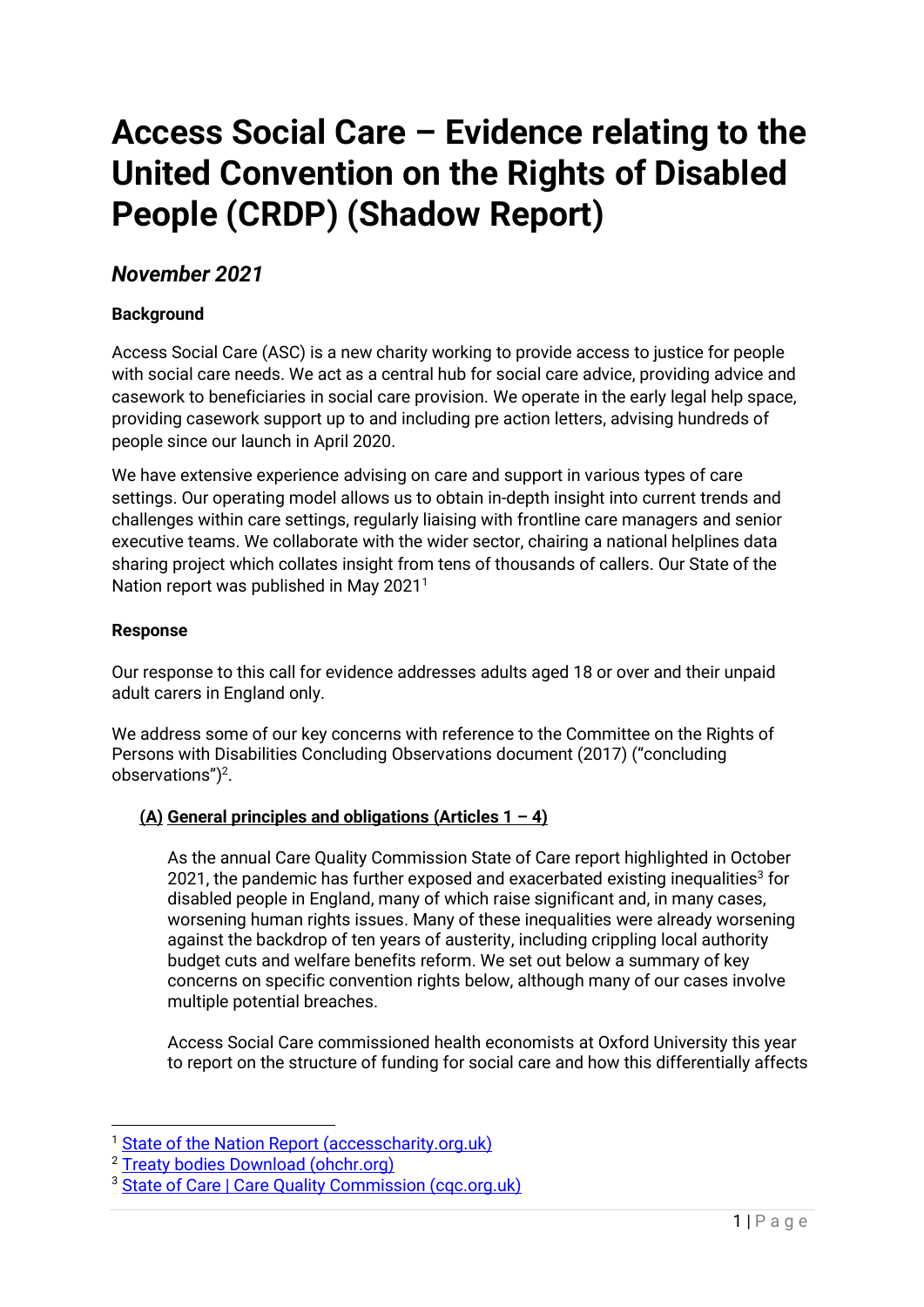local authority areas<sup>4</sup>. The authors conclusions reflect the findings of the Association of Directors of Adult Social Services (ADASS). For several years, ADASS has carried out an annual survey of its members. In the survey published in July 2021, 79% of the ASC directors who responded have either partial or no confidence that their 2021/22 budgets would be sufficient to meet their statutory duties. This is a shocking statistic. Statutory duties include:

- Assessments
- Information and advice
- Prevention and wellbeing
- Personal budgets/ services to meet statutory needs
- **Safeguarding**
- Deprivation of Liberty

All these statutory duties will have an impact on at least one Convention right. The researchers noted that there is a dearth of studies that specifically look at unmet need, especially for people from BAME backgrounds and LGBT groups. They did not find any empirical studies pertaining to unmet needs specific to people from Black, Asian or Minority Ethnic (BAME) backgrounds living in England. Willis et al., (2016) measured satisfaction of social care services with 82 service users and family carers from white British and South Asian backgrounds in Hampshire, Portsmouth and Southampton. They found that the majority of their sample reported a positive satisfaction rating when using a questionnaire, but at interview, their narratives at interview gave a more negative perspective. However, this study did not directly measure unmet needs. The majority of participants in most studies mapping unmet needs [e.g. Brimblecombe et al., (2017) and Forrester-Jones et al., (2020)] were White British, Irish or Other White). This indicates a major gap in evidence of the particular barriers people with disabilities from BAME background face in meeting their need for social care. Likewise, the unmet needs of LGBT older adults and adults with disabilities in England have not been mapped sufficiently. If their experiences equate to those of their counterparts in America (see for example, Brennan-Ing et al., 2014 whose study sample included a third from BAME backgrounds), they will face additional difficulties getting their needs met, including discrimination from service providers. There is therefore a need for more studies exploring unmet need in relation to intersectionality. More detail is available in the report on our website.

Other recent data, from our Helplines Data Collaboration project, incorporating Access Social Care data with that of other social care advice organisations across the sector and analysing over 62,000 enquiries over two years, indicates an increase of over 120% in calls to helplines about problems with existing care and support in just one year (August 2020 to August 2021). Increases were seen primarily in callers contacting helplines about poor quality support, or requests for help to challenge care planning decisions. Many of these people are struggling to secure the appropriate support required to meet their needs, often raising concern over at least one (and usually multiple) Convention rights. Our findings also set out additional areas of concern in relation to social care in our most recent report, available on our website<sup>5</sup>.

<sup>4</sup> [Access Social Care briefing report](https://static1.squarespace.com/static/5f2160ae3e84ef21653b8190/t/60952a7b9c23cb283df97c55/1620388476244/Access+Social+Care+Briefing+Report+Final.pdf) 

<sup>5</sup> Helplines Data Collaboration Group – [Interim Report indicates sharp rises in community](https://www.accesscharity.org.uk/news-blog/helplines-data-collaboration-group-interim-report-indicates-sharp-rises-in-community-care-advice-provision)  [care advice provision \(accesscharity.org.uk\)](https://www.accesscharity.org.uk/news-blog/helplines-data-collaboration-group-interim-report-indicates-sharp-rises-in-community-care-advice-provision)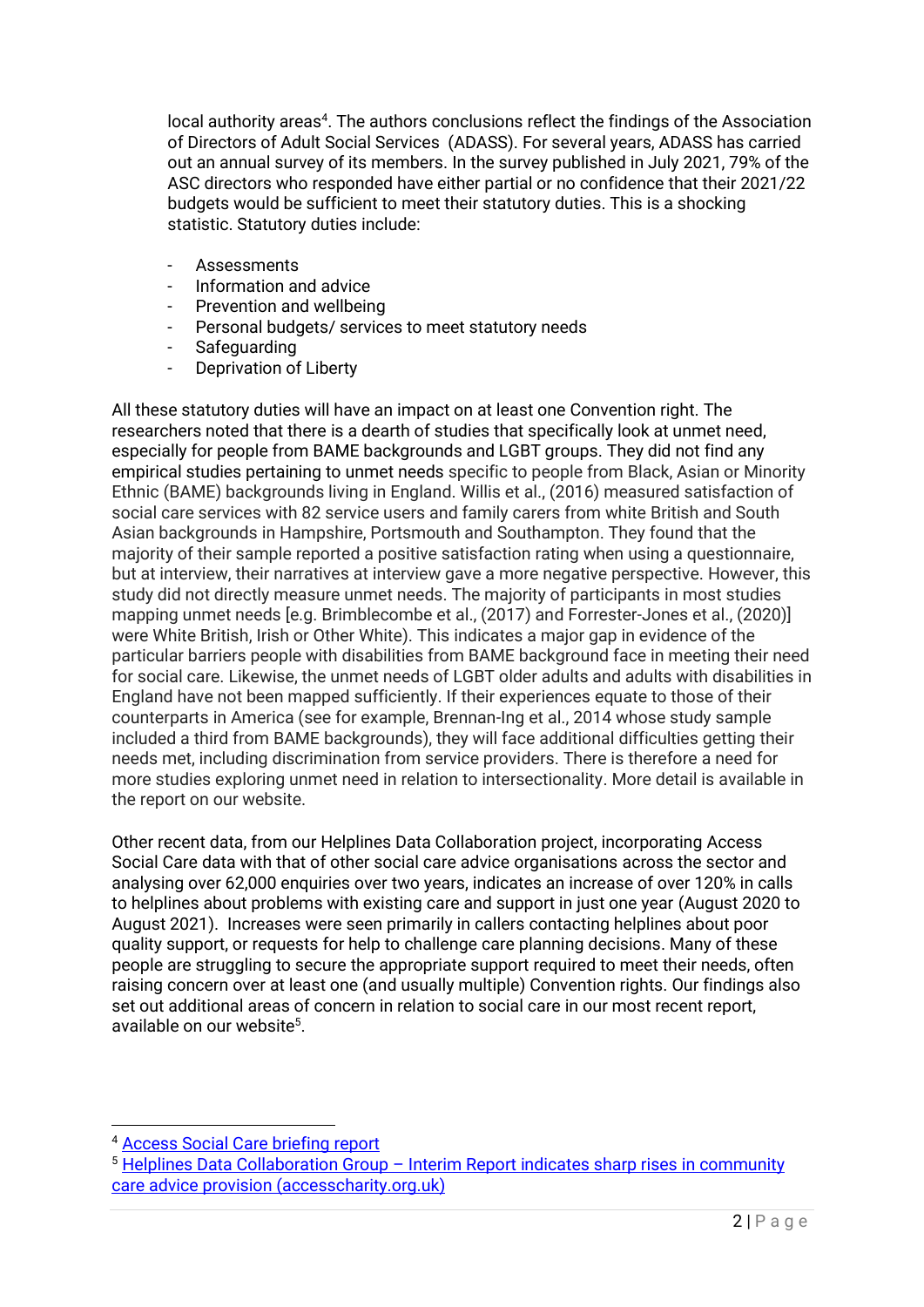## **(B) Article 5 – Equality and non-discrimination**

We note in the concluding observations that the Committee observed with concern:

"The insufficient incorporation and uneven implementation of the Convention across all policy areas and levels within all regions, devolved governments and territories under its jurisdiction and/or control" 6

A key concern at the outset of the COVID-19 pandemic in relation to Article 5 (often combined with Article 23) related to visiting family members or receiving visits in supported living accommodation, a type of accommodation distinct from both private family homes and care homes.

We quickly became concerned that central government were failing to afford adults in supported living accommodation with sufficient protection through either Regulations or guidance in the same way that care home residents had been. The Health Protection Regulations 2020 and subsequent guidance afforded residents in care homes certain legal rights and protections to ensure that their needs under the Care Act 2014, Human Rights Act 1998 and other UNCRDP rights, were specifically protected (although we note in practice sometimes misunderstood or not implemented appropriately in relation to care homes).

Access Social Care spent several months across 2020 collecting evidence and providing casework support for people in supported living who, in many cases, were experiencing serious breaches of their convention rights (examples attached). In October 2020, we referred a client affected by these issues to Bindmans Solicitors. We supported the client's application for judicial review. Our letter to the then Secretary of State for Health can be found on our website<sup>7</sup>.

The case demonstrated integral failings by government across the pandemic for people who had care and support needs and were not living in residential care homes. This is an example of uneven implementation of the Convention across all policy areas and all levels, a recommendation the government should have addressed from 2017. Over 600,000 people in supported accommodation throughout periods of restrictions were left without any legal protection to ensure that their human rights were respected. These clients, as demonstrated in the attached annex of evidence<sup>8</sup>, were often unable to see family members with devastating consequences. Government must learn from these cases to ensure that disabled people in every type of accommodation, receiving varying types of care and support, never experience such harrowing breaches of their human rights again.

<sup>7</sup> [Access+Social+Care+-+Supported+Living+Letter+\[REDACTED\].pdf \(squarespace.com\)](https://static1.squarespace.com/static/5f2160ae3e84ef21653b8190/t/5fcaaa2a9c4e6e5b1e0bc690/1607117355341/Access+Social+Care+-+Supported+Living+Letter+%5BREDACTED%5D.pdf)

<sup>&</sup>lt;sup>6</sup> [State of the Nation Report \(accesscharity.org.uk\)](https://www.accesscharity.org.uk/news-blog/state-of-the-nation-report)

<sup>6</sup> [Treaty bodies Download \(ohchr.org\)](https://tbinternet.ohchr.org/_layouts/15/treatybodyexternal/Download.aspx?symbolno=CRPD%2fC%2fGBR%2fCO%2f1&Lang=en) paragraph (6) (a)

<sup>8</sup> [\\*Supported living\\* \(accesscharity.org.uk\)](https://www.accesscharity.org.uk/news-blog/a5u2a5qiym5i6023niuto1g60hhfcy)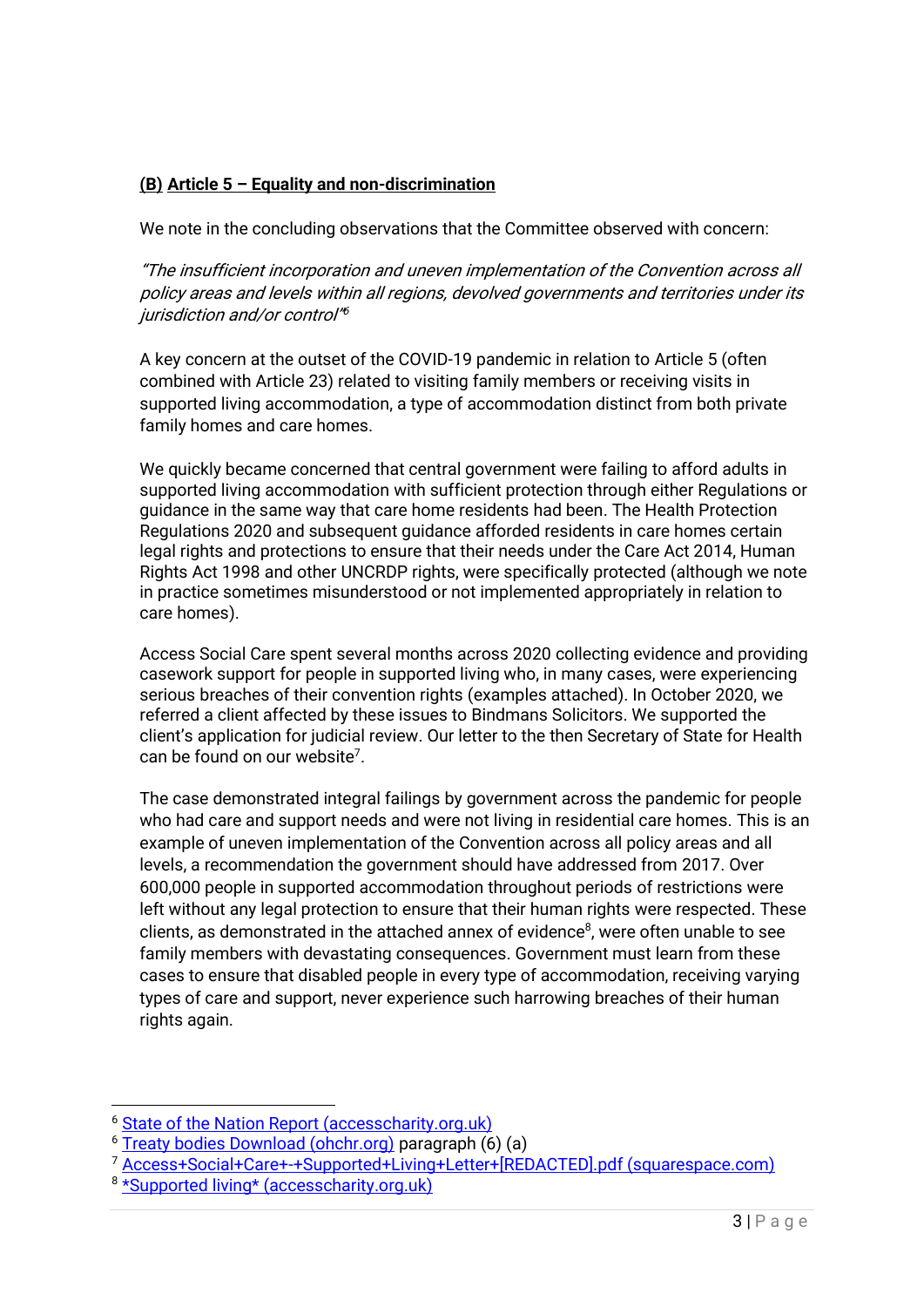RB is a young adult who attended a specialist school until the age of 16. They had a series of subsequent placements in supported living accommodation, all of which broke down due to ongoing behavioural and addiction issues which were not adequately addressed by their funded level of care. We raised safeguarding concerns with the local authority. Their response was that RB had capacity to make unwise decisions. RB eventually became homeless, despite desperate attempts by their mother to secure further support to safeguard them. Living on the streets, RB became target for local drug gangs. We supported RB to secure urgent council accommodation pending further needs assessments under the Care Act 2014. We raised multiple safeguarding concerns with the local authority about the urgent nature of risk to RB. The local authority did not put in place adequate interim support pending assessment, and RB again fell victim to local drug gangs and "mate crime". RB became suicidal, making attempts on their life. RB was eventually admitted to hospital.

Concerns around potential breaches of Article 10 arise in a variety of cases. An increasing amount of community care cases involve ongoing failures by a local authority to safeguard the life of an adult who is disabled. This can be due to multiple complex issues, including self-neglect, potential abuse, or a lack of appropriately funded hours to meet eligible need, putting a person's health, wellbeing, and life at risk.

The case of RB above further raises significant **Article 16** concerns relating to freedom from exploitation, violence, and abuse. We support many other individuals either at serious risk of exploitation, violence, or abuse or who are in fact currently experiencing such treatment.

We work closely in partnership with Royal Mencap Society, providing casework support to individuals inappropriately admitted to Assessment and Treatment Units. These people are often autistic or have a learning disability. Sadly, some die in these Units because of poor-quality care or abuse. Assessment and Treatment Units can cause significant long-term trauma to those who are inappropriately admitted into them, with an average stay of five years. In some cases, this trauma leads to additional self-harm and suicide attempts. Poor quality care can also occur in health cases receiving NHS treatment. We understand that Royal Mencap Society are submitting additional evidence on this issue and echo their additional concerns raised.

### **(D) Article 12 – Equal recognition before the law and Article 13 – Access to Justice**

In assessing whether persons with disabilities enjoy legal capacity on an equal basis with others in all aspects of life (Article 12 (2), we have concerns about individual ability to effectively take part in the care and support processes through the use of advocacy support as well as wider concerns around access to legal aid (Article 13). These Articles are regularly connected in practice in relation to social care.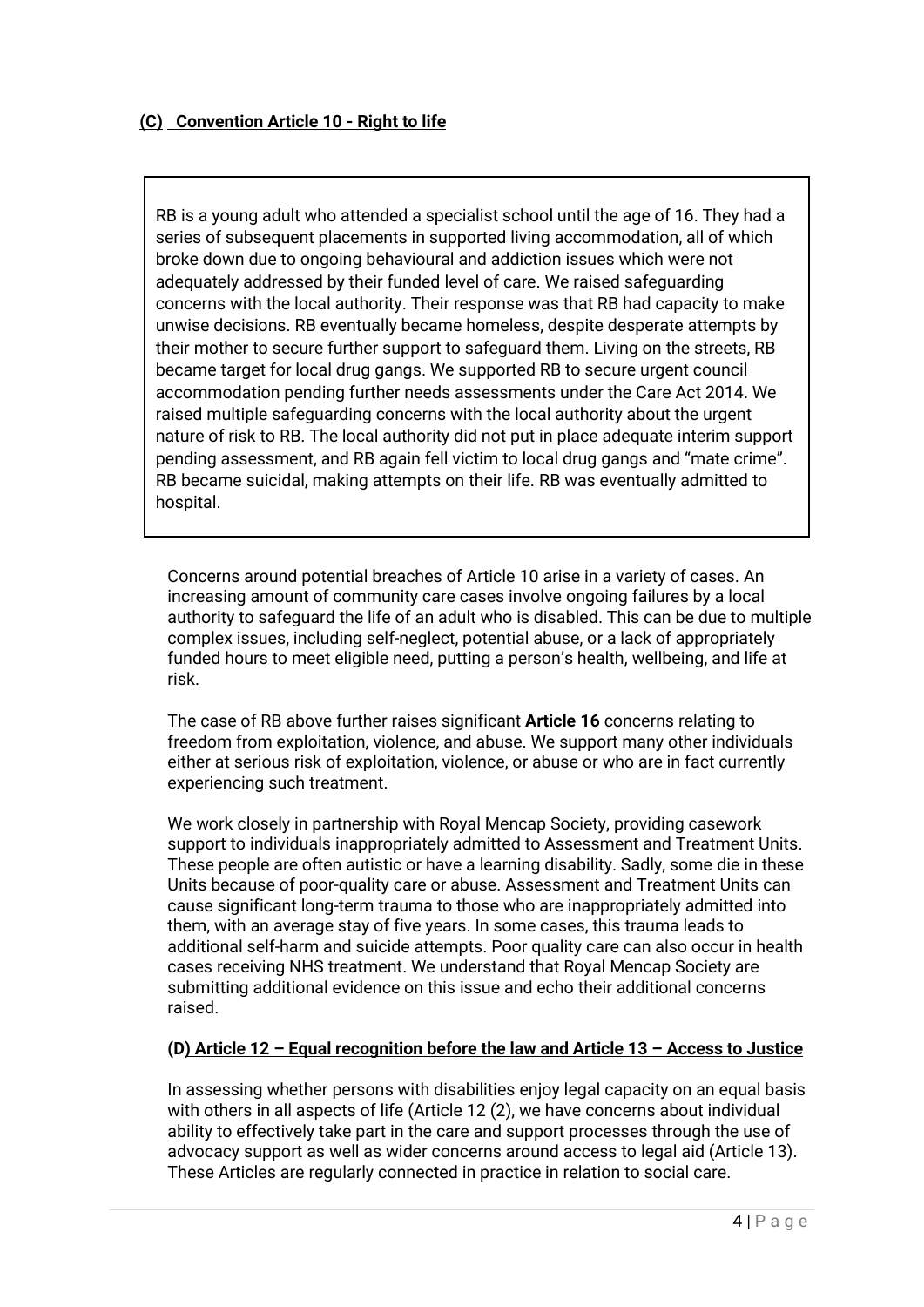Independent advocacy is a crucial aspect of assessments and care planning for many who have 'substantial difficulty' taking part in Care Act processes. In one case, our client was told that the local authority 'no longer commissions advocacy support'. Following casework intervention, we were able to secure an advocate. Without our support the client is unlikely to have secured advocacy support and therefore would not have had equal recognition. In another case, a client was told that it will 'be quicker and easier' if they did not have to wait for an advocate.

We recently surveyed members of our advisory panel comprised of senior leaders and executive members of our member organisations, with responding members representing over 28,000 people with care and support needs. 80% reported that it can be problematic finding advocacy support, and sometimes it is not possible to secure it. This raises serious questions as to how the state party is taking 'appropriate measures to provide access by persons with disabilities to the support they may require in exercising their legal capacity' (Article 12 (3)).

Local authority complaints processes are not only lengthy in terms of response time but lack the required transparency, including substantive information on outcomes. Some complaint responses provide information about Local Government and Social Care Ombudsman (LGSCO) procedures as a next step, but not consistently. The ability to secure urgent interim relief through a complaints process is also hugely problematic.

Many individuals who do not have the correct care and support provision simply cannot afford to wait the requisite period for a complaint's response (sometimes up to 40 days), as their health and safety is compromised, and an interim package of care is required pending full discussion of the challenges.

The complaints process can vary between local authority area, as recently outlined by the LGSCO annual review into adult social care complaints. The report notes that 72% of complaints are upheld, and that a lack of standardised complaints procedures and no mandatory signposting to the LGSCO is leaving many without appropriate redress:

"…Viewed through the lens of complaints from the public, this is a system that is increasingly failing to deliver for some of those who need it most. To this end, we set out in more detail later in this report where legislative changes could achieve this. These include eliminating some gaps in our jurisdiction and powers to investigate some sections of the care sector, which currently leaves some people without a means of redress"

Access to community care solicitors is problematic for some of our clients, with a national shortage of specialist community care solicitors and the availability of legal aid seriously restricted. Further detail on these concerns is found on our website<sup>9</sup> and provides further detail on key Article 13 concerns.

<sup>&</sup>lt;sup>9</sup> [Blog & News, legal advice and support, customer success \(accesscharity.org.uk\)](https://www.accesscharity.org.uk/news)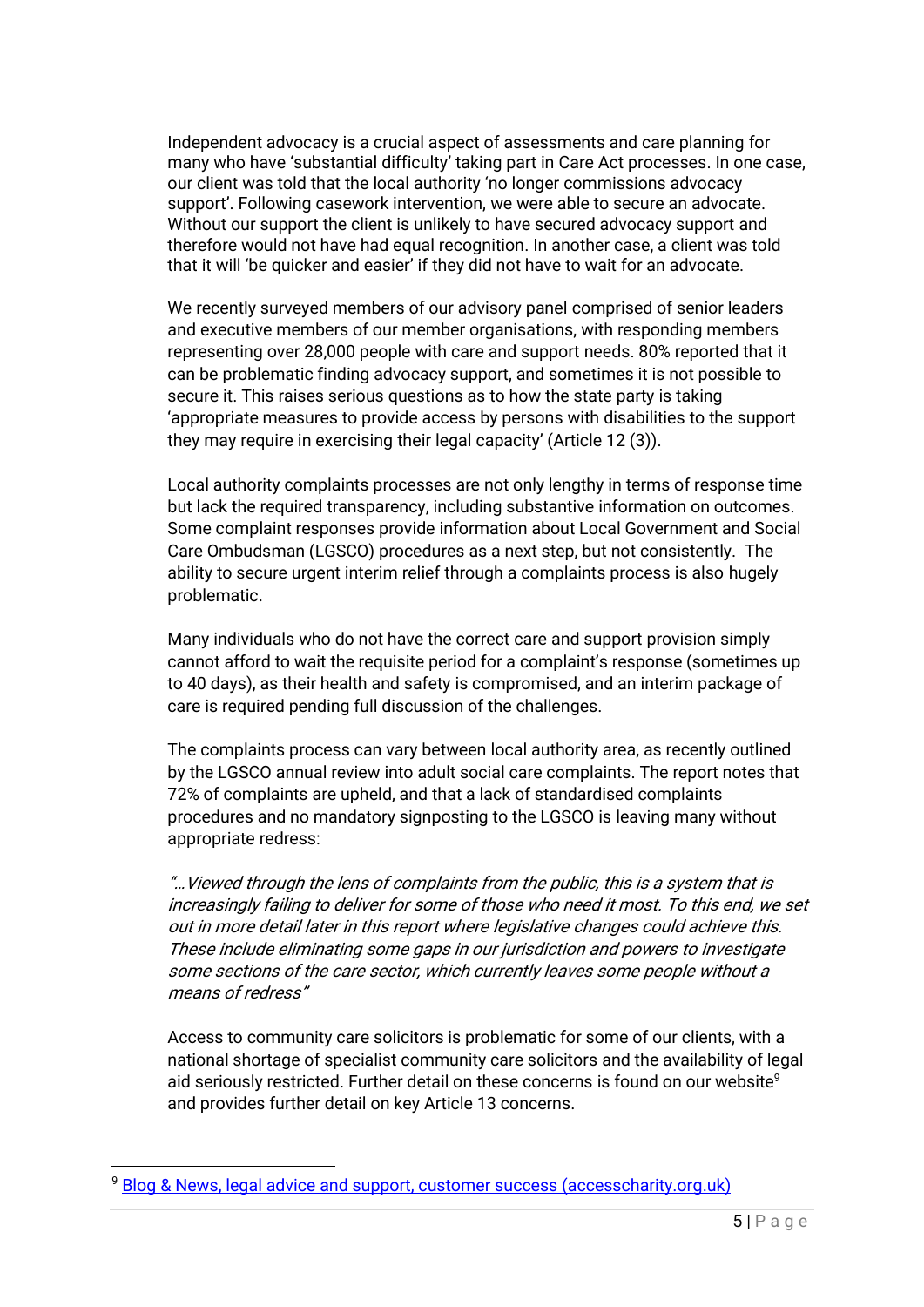### **(E) Article 14 Liberty and security of person**

L is a young adult with Downs Syndrome and learning disability who used to attend a day opportunity for 3 full days per week. He lives in residential care. L has recently been told that the day opportunity cannot meet his continence needs without 1:1 support to assist him. Requests from L's family to the local authority for appropriate support to continue to meet L's needs during the day have not been responded to.

L's four friends, whom he lives with, continue to travel to the day opportunity but L has to stay at his care home. He does not have additional 1:1 support to leave the care home to explore any other community-based activity. He is unable to leave his care home Monday to Friday. We are currently advising L on a range of rights, including his right to liberty.

Deprivation of Liberty Safeguard concerns are also a commonly occurring theme in our casework. This may involve a failure by a local authority to follow correct procedures around standard authorisations, or in some cases not following them at all. The CQC's annual 2021 State of Care report<sup>10</sup> noted:

'We continue to have concerns about delays in authorisations, which mean that individuals are deprived of their liberty longer than necessary, or without the appropriate legal authority and safeguards in place'

We are particularly concerned that due to severe budget constraints, some local authorities are suggesting that individuals be deprived of their liberty, rather than appropriate support be put in place. In one case, this involved a local authority suggesting that individuals could be locked in their bedrooms rather than have waking night support.

<sup>&</sup>lt;sup>10</sup> State of Care | Care Quality Commission (cgc.org.uk)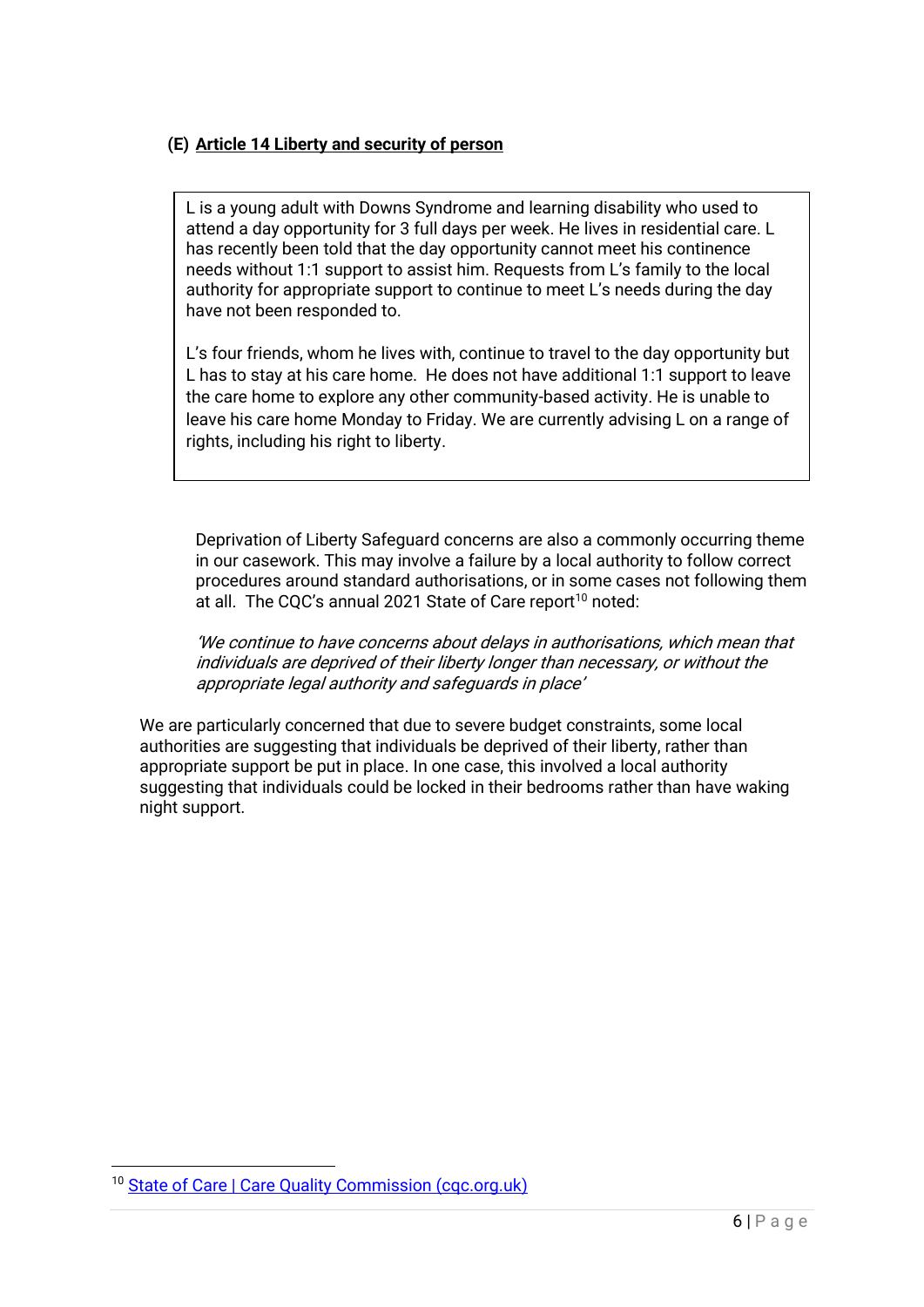#### **(F) Article 15 - Freedom of torture or cruel, inhuman or degrading treatment or punishment**

T, a 36-year-old man, lived in a London Borough receiving care and support in his supported living accommodation. Towards the end of 2019, his needs for care and support increased when his mother died. The funding panel turned down his social worker's application for additional hours to meet his increased need. The situation spiralled and T was admitted to hospital following self-harming. He lost his accommodation.

On discharge from his local hospital ward, he was allocated council accommodation and offered a limited and inadequate number of 'outreach' hours to help him go shopping every week. His council accommodation was a basement flat within a larger block, and only had one very small window in the bathroom which did not open properly. T was not supported adequately, and regularly urinated over his home, was not able to clean effectively and lived in squalor by the time he was referred to us. He urgently required an uplift in care and support, which had it been implemented in 2019, would have avoided significant inhuman and degrading treatment.

T is one of many cases we have supported in which Article 15 rights are at risk due to a lack of appropriately funded care package support. As in T's case, an increasing amount of our cases involve the use of funding panels turning down either high cost or specialist care and support, without an adequate alternative available to a person with unmet care and support needs.

Article 15 breaches are also sadly seen commonly in Assessment and Treatment Units, for example with the use of excessive restraint, lack of access to exercise or daylight and no access to bathrooms. Some individuals engage in significant self-harm, for example by breaking and swallowing mirrors, without effective intervention and understanding by the Unit as to what is triggering these behaviours. We share the significant concerns raised by Mencap and the Challenging Behaviour Foundation on these issues and have contributed examples included in their submission.

### **(G) Article 21 – Freedom of expression and opinion, and access to information**

We include concerns over potential breaches of freedom of expression under Article 12 evidence above. We recently surveyed our members on access to information for disabled people in their care, with 60% reporting that the local authority rarely provides information on a person's right to social care. The remaining 40% reported that the local authority 'sometimes' provided information.

#### **(H) Article 23 – Respect for home and the family**

The majority of our legal casework team witness Article 23 breaches in every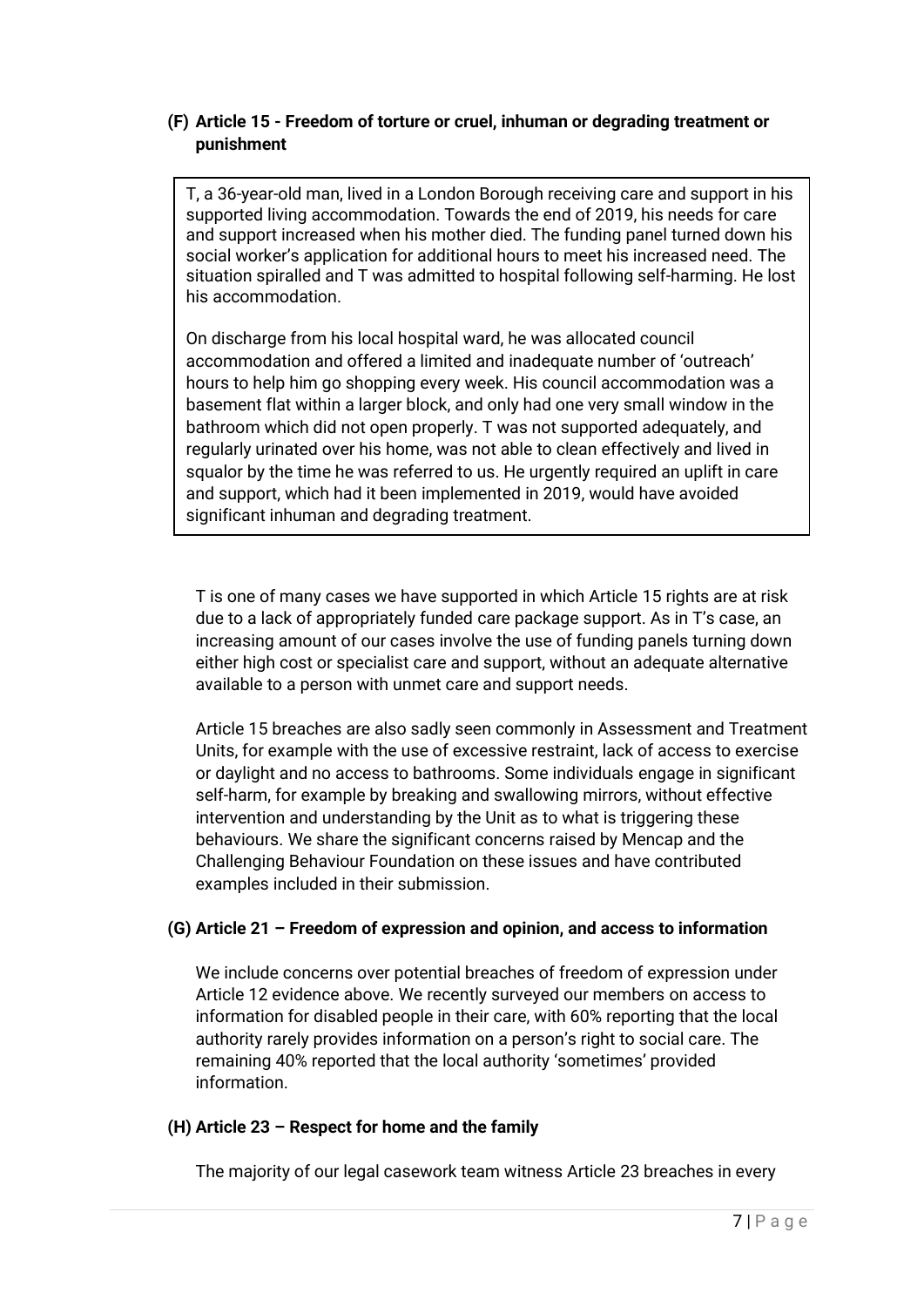aspect of our work. Such breaches span a broad range of our casework, from community-based day packages to intensive hospital treatment. We include an Article 23 example on supported living under our Article 5 evidence above and within the attached supported living evidence.

Many of our cases involve local authority failure to meet eligible needs. These needs are basic rights, such as maintaining personal hygiene or using the home safely<sup>11</sup>, and regularly fall within the ambit of Article 23.

Our recent data analysing key social care trends<sup>12</sup> also highlights significant increases in advice provision for unpaid carers – 266% increase in one year. Ongoing failures by local authorities to meet both the needs of the person with disabilities as well as the needs of their unpaid carers is leading to exhaustion and burnout.

### **(I) Article 31 – Statistics and Data Collection**

70**%** of our Access Social Care advisory panel members this year reported that local authorities rarely have effective systems in place to ensure accountability and monitor quality and consistency of decisions about individual rights. Regulators are reliant on robust data to ensure they can effectively regulate but this data is lacking. Without these systems in place, we have serious concerns as to how regulators can effectively protect Convention rights.

The LGSCO 2021 annual review of adult social care complaints<sup>13</sup> proposed that the LGSCO take on a statutory role in setting and overseeing complaints standards, due to the inconsistent nature of data on both volume of complaints, type of complaints and outcomes per local authority area. This highlights the ongoing challenge around lack of published data on decision making.

To formulate and implement policies to give effect to the present Convention, state parties must undertake to collect appropriate information, including statistical and research data (Article 31 (1). We believe that this requires the need for fundamental data capture on the core foundations of the Care Act 2014 in every local authority area, collected to the same standard and in a transparent manner. Data capture should look closely at the quality of assessments, eligibility determinations, care planning and financial charging. Government could more confidently satisfy itself that Convention rights are being protected if they collected this data. We would welcome independent oversight of this process.

<sup>12</sup> Helplines Data Collaboration Group - Interim Report indicates sharp rises in community [care advice provision \(accesscharity.org.uk\)](https://www.accesscharity.org.uk/news-blog/helplines-data-collaboration-group-interim-report-indicates-sharp-rises-in-community-care-advice-provision)

<sup>&</sup>lt;sup>11</sup> Full list of eligible need outcomes Definition of eligibility and outcomes listed for the Care [Act 2014 | SCIE](https://www.scie.org.uk/care-act-2014/assessment-and-eligibility/eligibility/definition-outcomes)

<sup>&</sup>lt;sup>13</sup> Adult social care complaint reviews - [Local Government and Social Care Ombudsman](https://www.lgo.org.uk/information-centre/reports/annual-review-reports/adult-social-care-reviews)